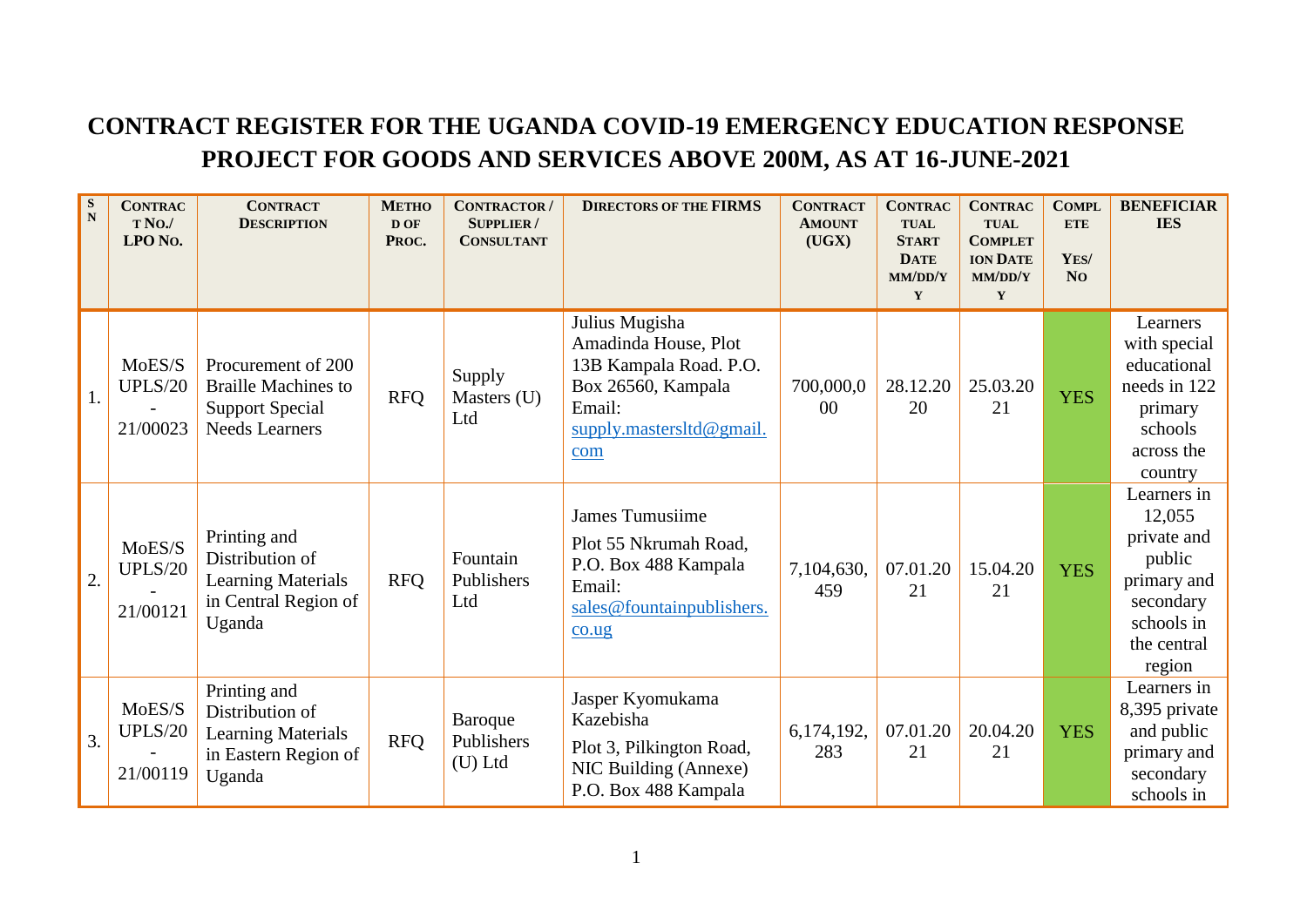| S<br>$\mathbf N$ | <b>CONTRAC</b><br>T No./<br>LPO No.  | <b>CONTRACT</b><br><b>DESCRIPTION</b>                                                                                               | <b>METHO</b><br>D OF<br>PROC. | <b>CONTRACTOR</b> /<br><b>SUPPLIER/</b><br><b>CONSULTANT</b>               | <b>DIRECTORS OF THE FIRMS</b>                                                                                                                    | <b>CONTRACT</b><br><b>AMOUNT</b><br>(UGX) | <b>CONTRAC</b><br><b>TUAL</b><br><b>START</b><br><b>DATE</b><br>MM/DD/Y<br>$\mathbf Y$ | <b>CONTRAC</b><br><b>TUAL</b><br><b>COMPLET</b><br><b>ION DATE</b><br>MM/DD/Y<br>Y | <b>COMPL</b><br><b>ETE</b><br>YES/<br>N <sub>O</sub> | <b>BENEFICIAR</b><br><b>IES</b>                                                                                                    |
|------------------|--------------------------------------|-------------------------------------------------------------------------------------------------------------------------------------|-------------------------------|----------------------------------------------------------------------------|--------------------------------------------------------------------------------------------------------------------------------------------------|-------------------------------------------|----------------------------------------------------------------------------------------|------------------------------------------------------------------------------------|------------------------------------------------------|------------------------------------------------------------------------------------------------------------------------------------|
|                  |                                      |                                                                                                                                     |                               |                                                                            | Email:<br>baroquepublishers@gmail<br>.com                                                                                                        |                                           |                                                                                        |                                                                                    |                                                      | the eastern<br>region                                                                                                              |
| $\overline{4}$ . | MoES/S<br><b>UPLS/20</b><br>21/00120 | Printing and<br>Distribution of<br><b>Learning Materials</b><br>in Northern and<br>Western Region of<br>Uganda                      | <b>RFQ</b>                    | <b>MK</b><br>Publishers<br>Ltd                                             | Samuel Majwega Musoke<br>MK Book House Plot<br>1187, Kibuye, P.O. Box<br>12385, Kampala<br>Email:<br>mrkironde.mkpublishers@<br>yahoo.com        | 7,962,140,<br>272                         | 07.01.20<br>21                                                                         | 15.04.20<br>21                                                                     | <b>YES</b>                                           | Learners in<br>13,781<br>private and<br>public<br>primary and<br>secondary<br>schools in<br>the northern<br>and western<br>regions |
| 5.               | MoES/N<br>CONS/2<br>$0-$<br>21/00005 | Development of<br>customised e-<br>platform for<br>tracking of learning<br>by Directorate of<br><b>Education Standards</b><br>(DES) | <b>NCB</b>                    | Impiger<br>Technologies<br>Pvt Ltd JV<br>Octoze<br>Technologies<br>Pvt Ltd | Sathiyanarayanan Prabhu<br>Plot 42, Lugogo House,<br>3rd Floor, P.O. Box<br>21540, Kampala Uganda<br>Email:<br>prabhu.sathya@impigerte<br>ch.com | 2,076,094,<br>631                         | 11.01.20<br>21                                                                         | 31.10.20<br>21                                                                     | <b>NO</b>                                            | Ministry of<br>Education<br>and Sports                                                                                             |
| 6.               | MoES/S<br><b>UPLS/20</b><br>21/00103 | Procurement of<br>Assorted Items for                                                                                                | <b>RFQ</b>                    | Heritage Plus<br><b>Distribution</b><br>Co. Ltd                            | Isaac Ayorekire<br>Plot 5/6 Cooper Road,<br>P.O. Box 35165, Kampala                                                                              | 331,638,2<br>08                           | 07.01.20<br>21                                                                         | 26.03.20<br>21                                                                     | <b>YES</b>                                           | Learners<br>with special<br>educational<br>needs in 122                                                                            |